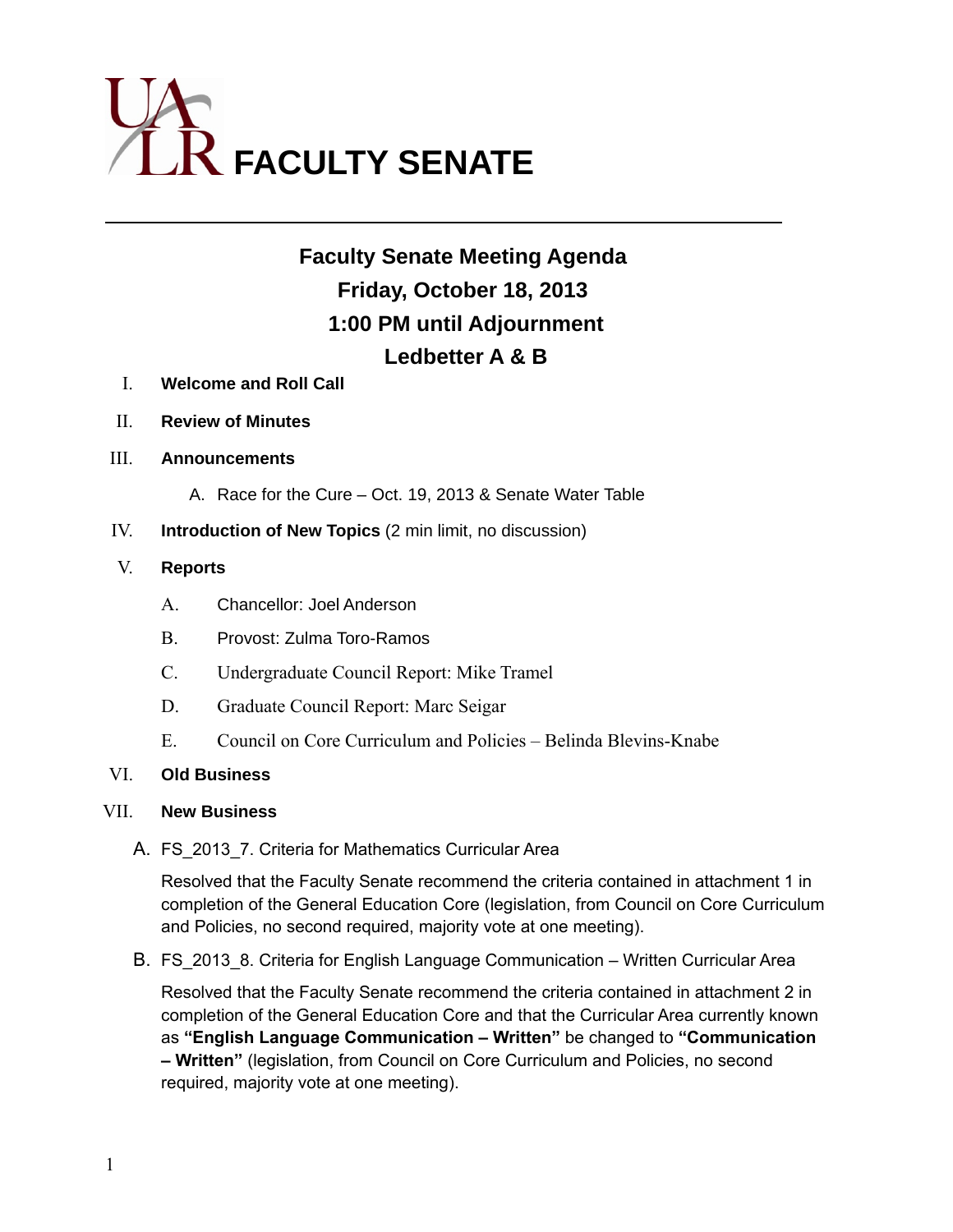C. FS 2013 10. Charge to Undergraduate Council – Clarify what is meant by "must come from other departments" in baccalaureate degree requirements. (resolution, from Executive Committee, no second required, majority vote at one meeting).

*Whereas the baccalaureate degree requirements passed by the Faculty Senate on March 15, 2013 (FS\_#2012-13\_2, section 2, the first part of the divided question) state "majors must have a minimum of 45 hours of upper level credit, at least 12 hours of which, chosen by the student, must come from other departments…", and*

*Whereas some degree programs are combined major/minor programs and some Departments have more than one degree program or more than one discipline, the requirement of 12 upper level hours from 'other departments' puts limitations on hours that can be chosen by the student, and the requirement of 12 upper level hours from 'other departments' might result in more than 120 required hours to complete a degree.*

*Therefore, the Faculty Senate charges Undergraduate Council to investigate these issues and propose changes in the legislation to address the problems by January 11, 2014 and deliver the results to the Executive Committee for Faculty Senate action.*

D. FS 2013 9. Resolution from Ad Hoc Committee on On-Line Higher Education (resolution, from Ad Hoc Committee on On-Line Higher Education, second required, majority vote at one meeting).

*Whereas the purview of UALR's Faculty Senate includes all things educational and academic, the Faculty Senate hereby resolves that all matters concerning academic and educational issues at the University of Arkansas at Little Rock shall be considered matters of shared governance and shall therefore involve faculty input at every stage of the decision making process.* 

- *E. Charge to Ad Hoc Committee on Meta-majors*
- VIII. **Open Forum**
- IX. **Adjourn**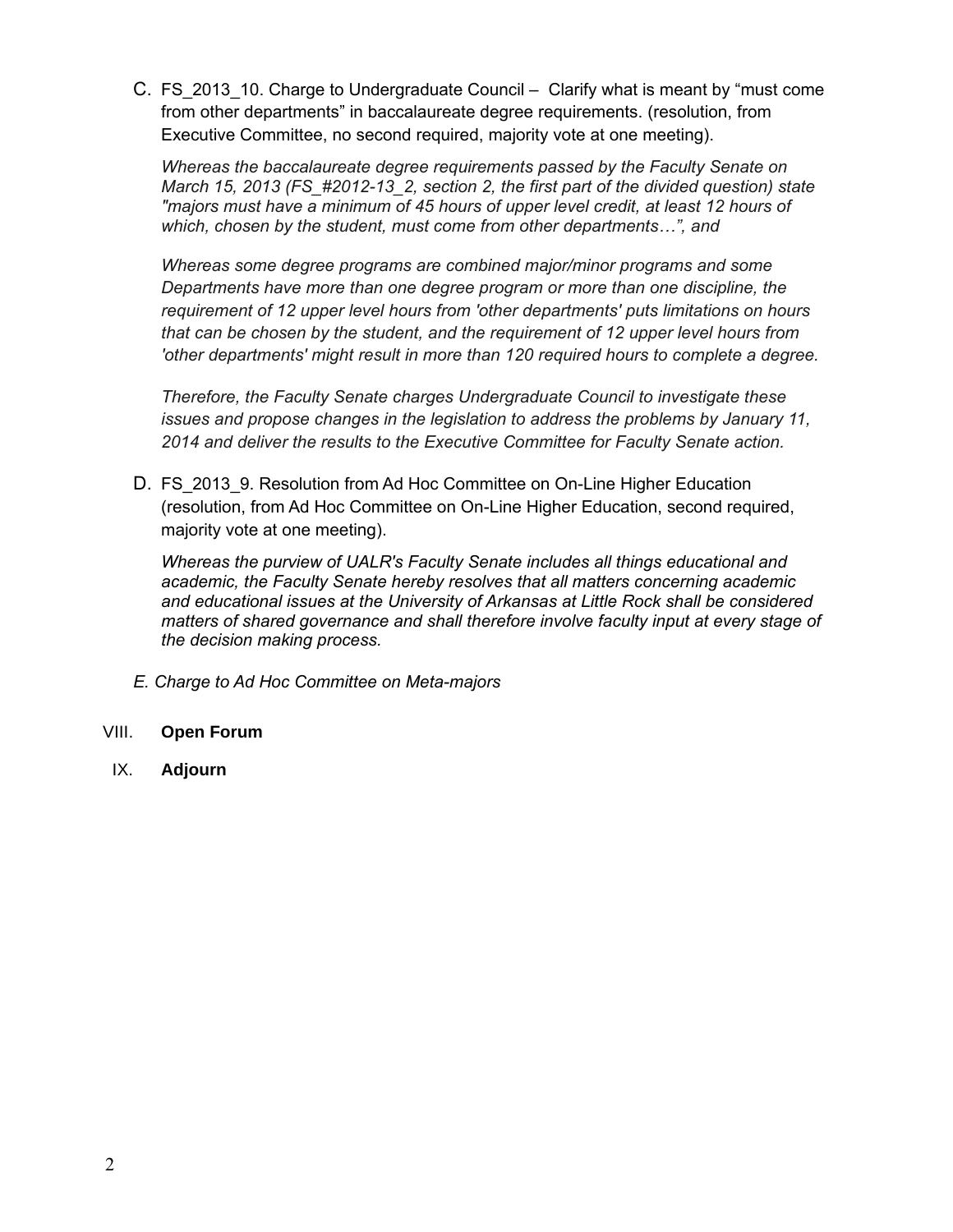Attachment 1 . Math Criteria

Passed by the Council on Core Curriculum

10-4-13

# **Courses to meet the Area of Mathematics:**

Courses in this area focus on teaching students the concepts and methodologies, findings, and applications of mathematics while developing their inquiry and analysis skills. All courses in this area also address quantitative reasoning, critical thinking, problem solving, and a commitment to ethical behavior.

| <b>EDUCATIONAL GOALS</b>                                                                                         | <b>LEARNING OUTCOMES</b>                                                                                                                                  |
|------------------------------------------------------------------------------------------------------------------|-----------------------------------------------------------------------------------------------------------------------------------------------------------|
|                                                                                                                  | - understand and use basic mathematical<br>formulas and terminology                                                                                       |
| Skills 1 - Communication                                                                                         | - explain orally and in writing the<br>mathematical "reasonableness" of a<br>statement that is presented as being implied<br>by data                      |
|                                                                                                                  | - communicate about math precisely orally<br>and in writing                                                                                               |
|                                                                                                                  | - interpret, analyze, and identify<br>appropriate applied math models, data and<br>graphs                                                                 |
| Skills 2: Critical Thinking, Quantitative<br>Reasoning, and Solving Problems<br>Individually and Collaboratively | - develop abstract and quantitative<br>reasoning ability                                                                                                  |
|                                                                                                                  | - make appropriate decisions regarding the<br>use of technology when solving problems,<br>recognizing both the insight to be gained<br>and the limitation |
|                                                                                                                  |                                                                                                                                                           |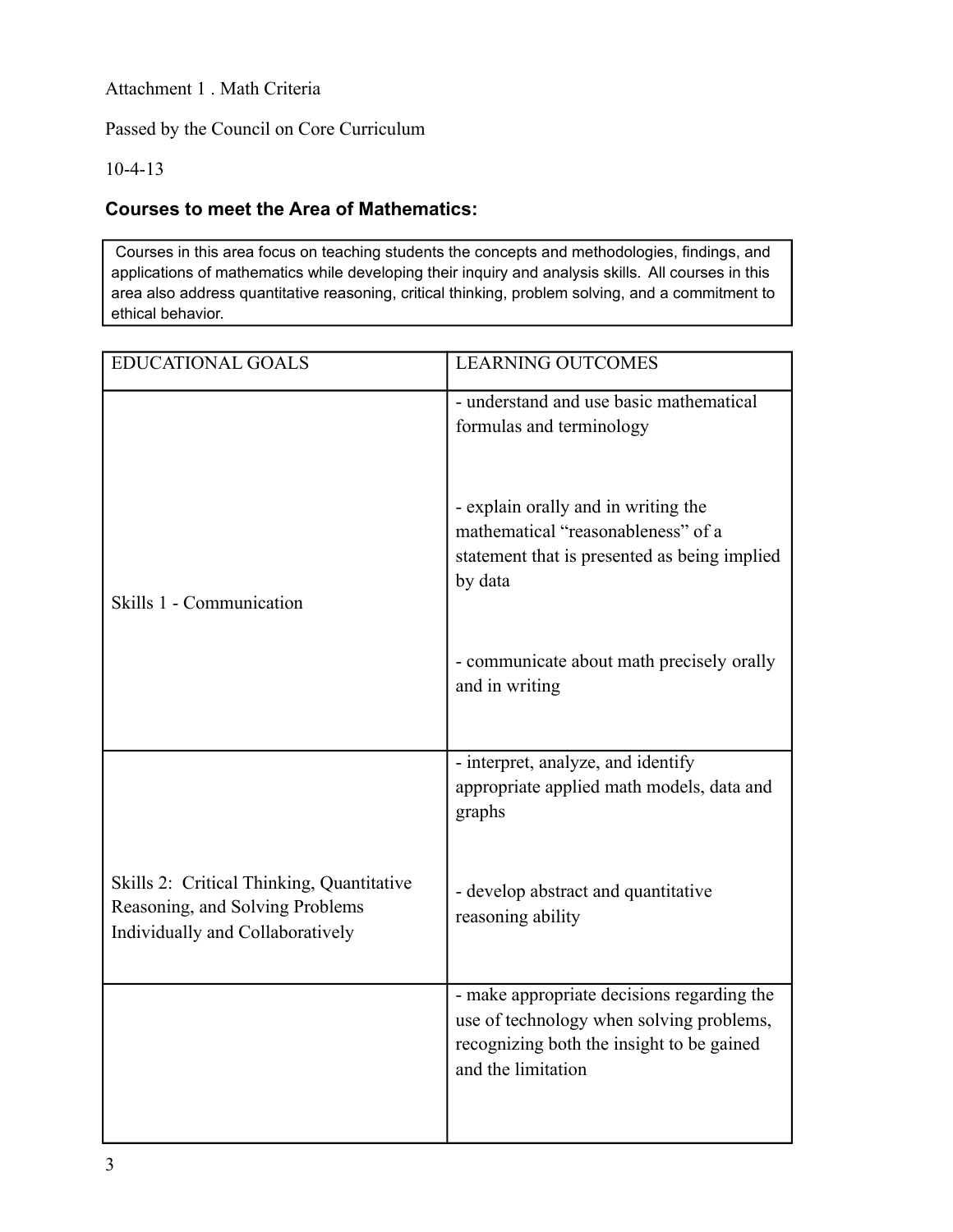| Skills 3 – Information Technology                                                                                                                          | - use information resources like the Internet<br>reflectively for inquiry, exploration, and<br>communication                                                                                                              |
|------------------------------------------------------------------------------------------------------------------------------------------------------------|---------------------------------------------------------------------------------------------------------------------------------------------------------------------------------------------------------------------------|
| Knowledge 1 - Concepts, Methodologies,<br>Findings, and Applications of Mathematics<br>and the Social and Natural Sciences,<br>Engineering, and Technology | - understand mathematical relationships<br>among quantities                                                                                                                                                               |
|                                                                                                                                                            | - understand fundamental                                                                                                                                                                                                  |
|                                                                                                                                                            | mathematic/algebraic operations                                                                                                                                                                                           |
| Values 1 – Ethical Behavior and Personal<br>Responsibility                                                                                                 | - take responsibility for completing<br>assignments in an ethical manner, working<br>on their own when required and<br>acknowledging resources when used<br>- understand the duty to be precise and<br>accurate with data |
| Values 3 – Global and Cultural Knowledge                                                                                                                   | - analyze "real world" implications and<br>develop mathematical models that aid in<br>the understanding of current global issues                                                                                          |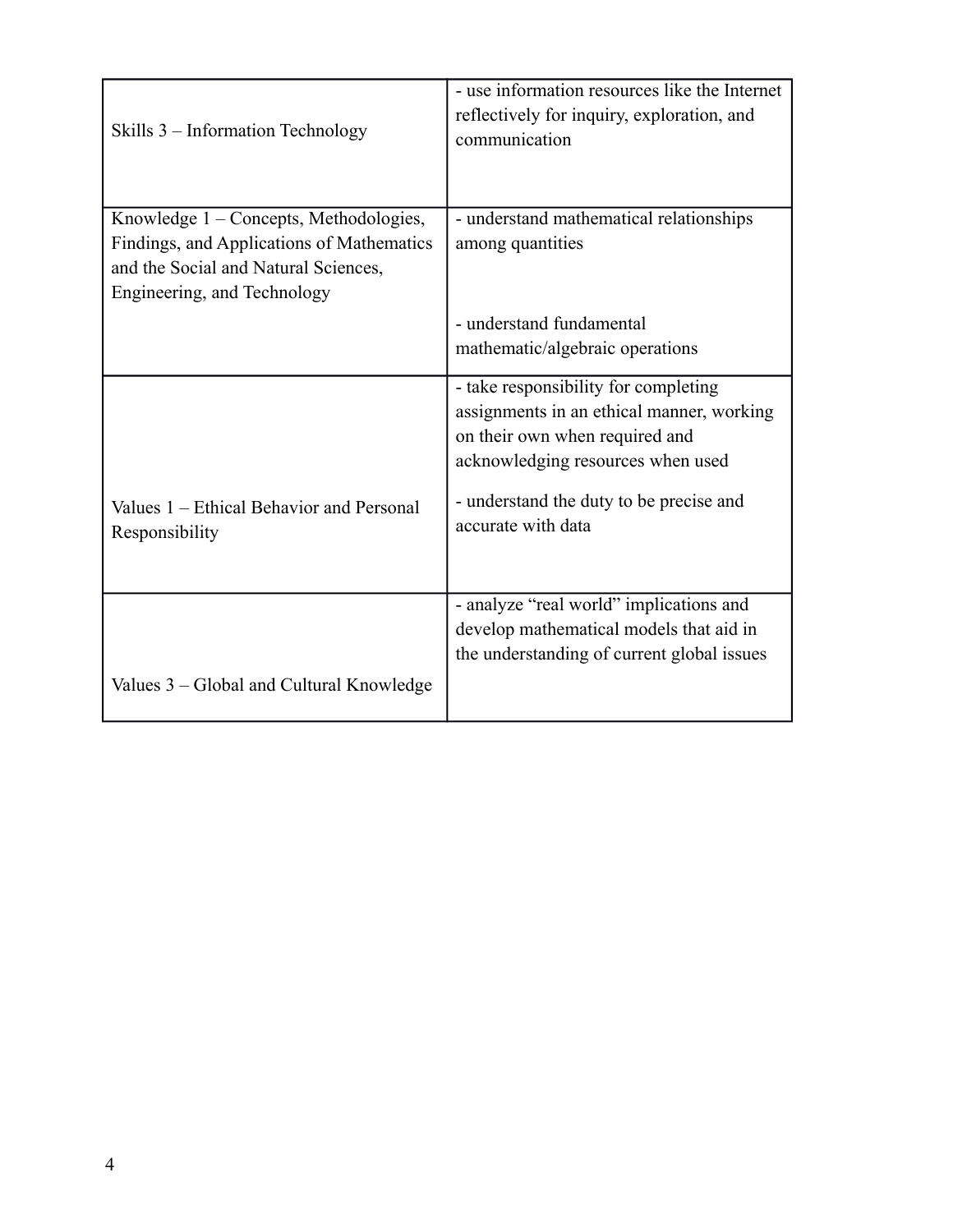### Attachment 2 – Communication - Written

Passed by vote of the Council on Core Curriculum

### 10-11-13

#### **Courses to meet the area of English Language/Communication:**

Courses in this area focus on teaching students to develop ideas and express them clearly, adapt language to rhetorical situations, support ideas by integrating research, and build the skills needed to communicate ethically and effectively in their academic, professional, and civic arenas of life.

These learning outcomes should be achieved over two courses, both of which should be writing-intensive and process-approached.

The beginning course should focus on foundational rhetorical skills through research-intensive writing. The advanced course should focus on helping students transfer these skills to other arenas of life, specifically to academic discourse in a range of disciplines and for civic engagement.

| <b>Curriculum Area</b>                                                                                                                                      | <b>Educational Goals</b>                                                                                   | <b>Learning Outcomes</b>                                                                                                                                                                                                                           |
|-------------------------------------------------------------------------------------------------------------------------------------------------------------|------------------------------------------------------------------------------------------------------------|----------------------------------------------------------------------------------------------------------------------------------------------------------------------------------------------------------------------------------------------------|
|                                                                                                                                                             | Skills 1- Communication (oral,<br>written, visual, second<br>language; professional self-<br>presentation) | communicate clearly and fluently in writing<br>through using appropriate genres for<br>interpersonal exchange and extended<br>discourse                                                                                                            |
|                                                                                                                                                             |                                                                                                            | determine the needs of different audiences<br>for specific purposes through various<br>writing situations/contexts to adapt texts in<br>rhetorically appropriate ways, including<br>attention to voice, tone, structure, and level<br>of formality |
|                                                                                                                                                             |                                                                                                            | use proofreading skills to control surface<br>feature issues of grammar, syntax,<br>punctuation, and spelling                                                                                                                                      |
|                                                                                                                                                             |                                                                                                            | develop clearly identifiable theses,<br>assertions, or claims with supporting<br>evidence through the recursive process of<br>writing                                                                                                              |
| Skills 2- Critical thinking,<br>quantitative reasoning and<br>solving problems individually<br>and collaboratively<br>English<br>Language/Communicatio<br>n |                                                                                                            | use reading and writing for inquiry,<br>learning, thinking, and communicating                                                                                                                                                                      |
|                                                                                                                                                             |                                                                                                            | understand and implement methods for<br>finding, evaluating, analyzing, and<br>synthesizing primary and secondary sources                                                                                                                          |
|                                                                                                                                                             |                                                                                                            | engage in writing as a social and<br>collaborative process, including the review<br>of work-in-progress                                                                                                                                            |